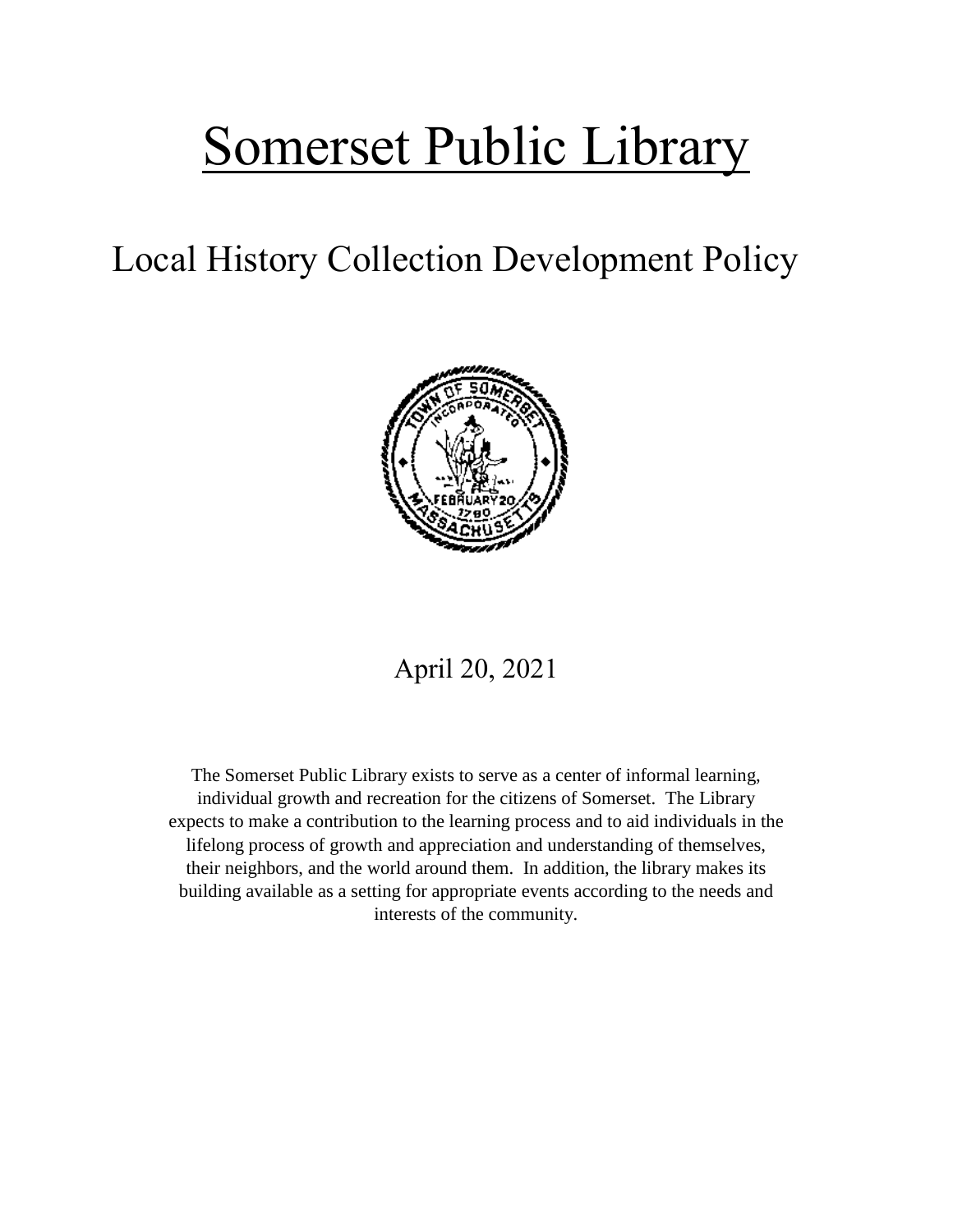#### **Local History Collection Development Policy Somerset Public Library**

#### **Mission**

The Somerset Public Library's Local History Collection exists to serve the citizens of Somerset as a resource for local history books, documents, periodicals, and the published works of local authors as well as a center for local family history and genealogical research.

#### **Audience**

The Local History Collection serves the citizens of Somerset and out of town patrons interested in Somerset's history and genealogical research. Patrons may use the local history room on a walk-in basis or by making an appointment with the Reference librarian, and patrons may conduct research in the local history room by studying the available resources at the conference table or taking advantage of the microfilm machine. Patrons may access some materials online on the local history page of the library's website. Patrons may also call or email the Head of Reference with particular local history and/or genealogical questions and be provided with digital copies of relevant documents when they are available.

#### **Collection Statement**

The Local History Collection is a small archive of books, newspapers, maps, photographs, artifacts, historical documents and records which begin shortly before the Town of Somerset's incorporation in 1790 and continue to the present day. This archive strives to provide a chronological history of Somerset and includes: Somerset's Annual Town Reports, vital statistics, Somerset High School yearbooks, directories, maps, news clippings, scrap books, pamphlets, books published by local authors, books on local family history and general genealogical research, microfilm for two local newspapers, limited photographs, two Town of Somerset time capsules, and a special collection of Somerset Public Library's history.

#### **Acquisition**

The Somerset Public Library actively seeks to add to its Local History Collection. Primary areas of collecting include, but are not necessarily limited to, the following:

- Materials that record the history, development, and current state of affairs of the Town of Somerset.
- Personal manuscripts and other materials that record and demonstrate a significant contribution to the history, experience, and ancestry of Somerset individuals and families.
- Records that chronicle the history of Somerset organizations and institutions.
- Materials that record the social and cultural heritage of past and present ethnic, immigrant and religious groups in the community.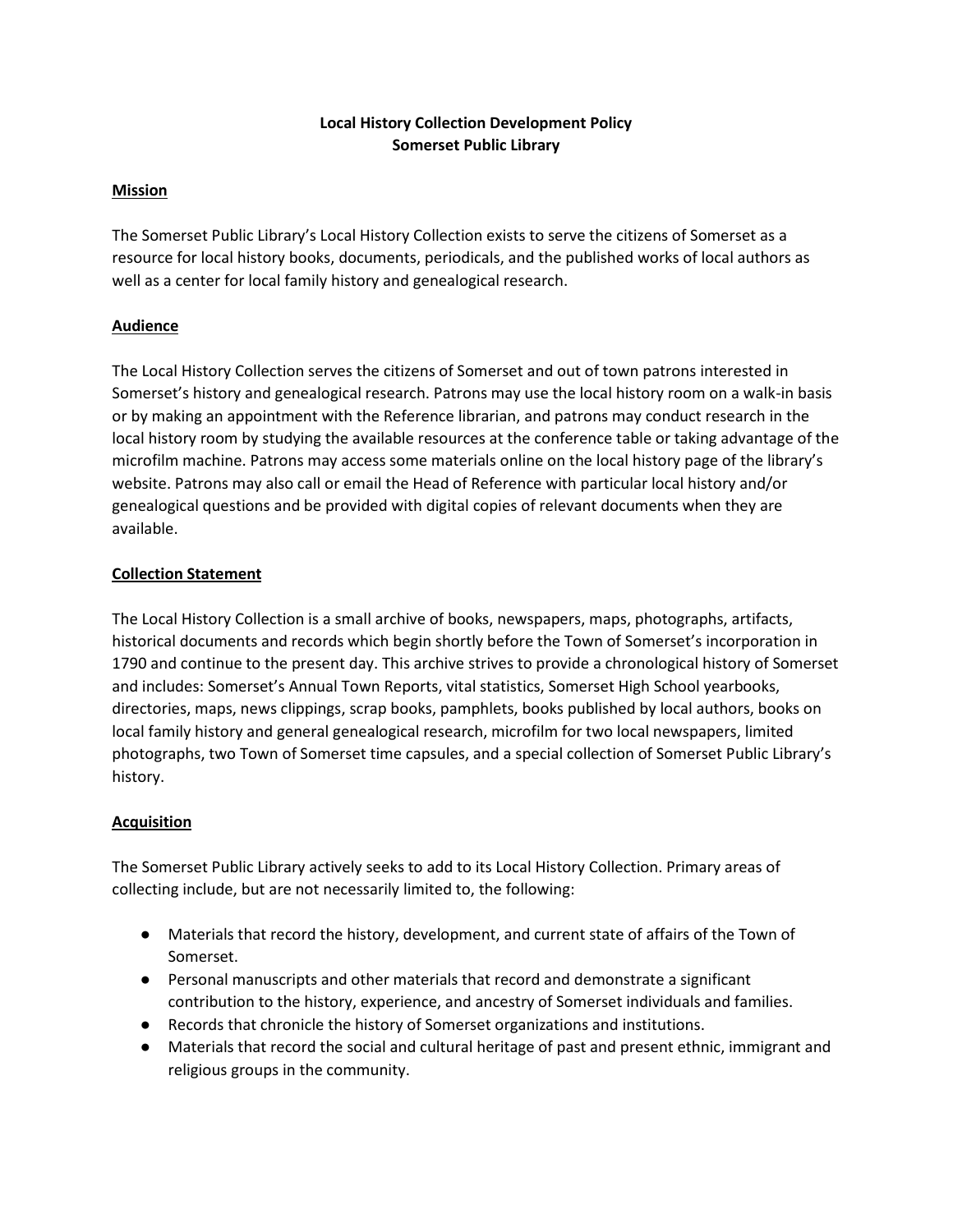- Materials that contribute to a better understanding of the area's geography, demographics and architecture.
- Materials that record and provide context for understanding the lives of historically significant figures associated with the Town of Somerset.
- Materials that provide instruction in the practice of genealogy, local history, preservation, oral history, similar topics.

#### **Formats**

Formats collected include, but are not necessarily limited to, the following:

- Atlases and maps
- Books
- Broadsides, brochures, pamphlets and other ephemera
- Cemetery records
- Census records
- Digital files
- Government documents
- Institutional or organizational records
- Manuscripts
- Microfilm
- Military records
- Newspapers
- Periodicals and journals
- Personal papers: account books, diaries, financial records, letters, memoirs
- Photographs
- Scrapbooks
- Town histories
- Town directories
- Yearbooks

Three dimensional artifacts will not be added to the collection unless, in rare instances, they are deemed appropriate to the collection and can be properly housed and displayed. In most cases, the Somerset Historical Society will be a more appropriate destination for such items.

#### **Selection Criteria**

- Relevance to the history of Somerset and surrounding areas.
- Suitability of the subject to the Local History Collection.
- Available space in the Library to house materials.
- Non-duplication of material within the collection.
- Authenticity and completeness of record.
- Quality of the physical form of material.
- Ease of use for patrons.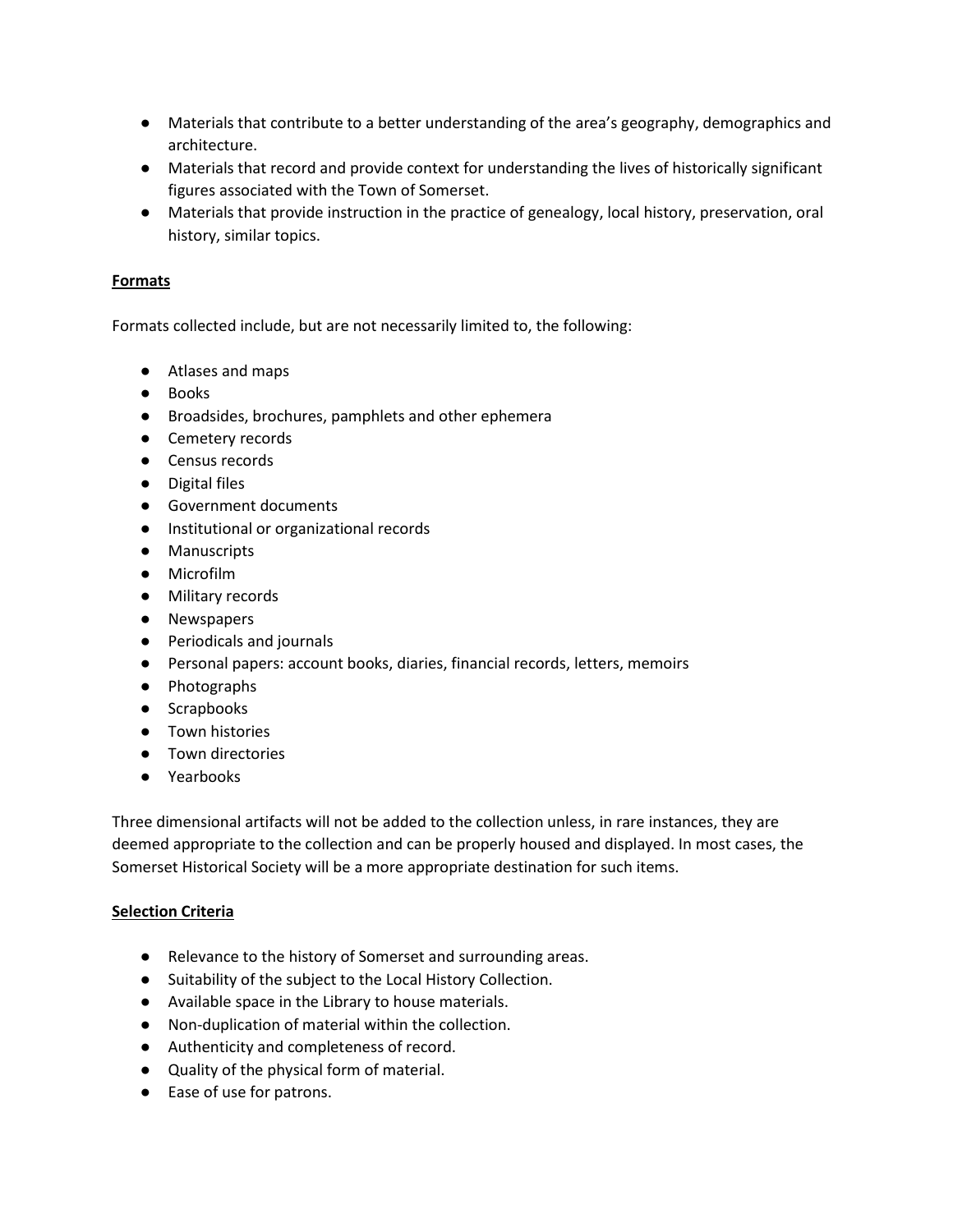- Ability to store, display, or otherwise care for the item properly.
- Cost to preserve, store, and process.
- Security requirements to store and/or display.
- Lack of restrictions by donor.

#### **Donations**

The Library welcomes donations to its Local History Collection. All donors must complete a Deed of Gift Agreement in order to establish the transfer of ownership of donated materials (and copyright, if appropriate) to the Library. The transfer to the Library of the copyright owned by donors of individual items makes it easier for the Library and its users to use the items in unique and creative ways. Once the Deed of Gift Agreement is signed by the donor, the donated material becomes the unrestricted property of the Library.

The Library reserves the right to refuse an offered donation. The Library will not accept material that shows damage from mold, mildew, water, insects, smoke, or dirt, as such material can harm other items in the collection. The Library may also refuse a donation based on the Selection Criteria.

The Library reserves the right to decide how the donated material will be displayed or stored, how the material may be used by the public, and how long the material will be retained. Donated materials may be scanned and placed on the Internet for viewing or otherwise reformatted. They may also be moved from the Local History Collection to other sections of the library, sold, transferred to another library or historical society, or discarded. The Library will not, and cannot, conduct any monetary appraisals for donors nor give tax advice. If donors plan to take a tax deduction for their donations, they should consult a tax accountant or attorney. Any monetary appraisals are the responsibility of the donor and should be conducted before transferring materials to the Library.

#### **Access**

The Local History Collection is primarily housed in the Local History Room, as much of it is fragile or irreplaceable. Some duplicate copies of frequently used items are housed in the reference and/or circulating areas of the library. A portion of the collection has also been digitized and is available through the Library website.

Research materials in the Local History Room may only be used on site under supervision of a Somerset Public Library Reference Librarian. Researchers should consider making an appointment with the Reference Librarian in advance to ensure that adequate assistance and supervision are available. Photocopies or photos of research materials may either be made with permission by the Reference Librarian/Library Director or refused, depending upon the condition of the item.

Anyone who copies or reproduces materials from the collection should be aware of Title 17 and especially the provisions of Section 108 of the U.S. Code (Copyright Law) and takes full responsibility for complying with it. A Reference Librarian can help point users to resources that can aid in determining a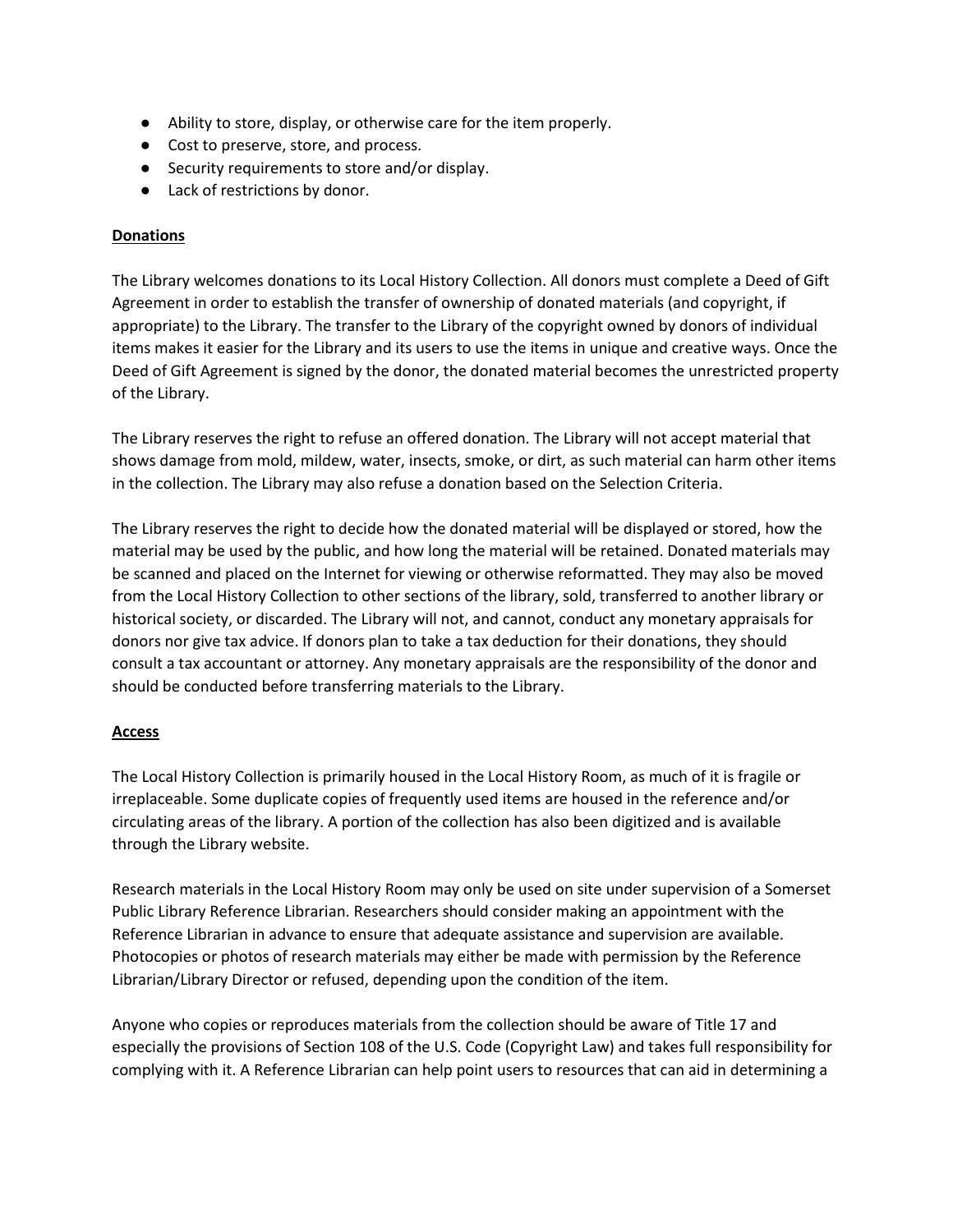work's copyright status. Exceptions to the above procedures, such as loans to other organizations for educational or publication purposes, may be made at the discretion of the Library Director.

#### **Review and Deaccession**

From time to time, the Local History Collection will be reviewed, and the deaccession of some materials may take place. An object may be deaccessioned if it meets one of the following criteria:

- It does not fall within the scope of the Library's mission or its Collections Management Policy
- It lacks provenance
- It cannot be salvaged, even with conservation, because of advanced deterioration
- It is not authentic
- A better example exists in the collection
- The Library is unable to maintain it
- It poses a threat to the safety of the public or other collections
- It is subject to a legislative mandate, e.g., repatriation

Disposal of materials will be by one of the following methods:

- Gift, sale or exchange to other local historical or educational institutions
- Donate to the book sale of the Friends of the Somerset Public Library
- Destruction and disposal in a sensitive manner (of deteriorated material). Two members of the Library staff must be present at the disposal.

All ID numbers and other references to the Library will be removed before the material leaves the Library's premises. All proceeds from the deaccessioned material are to be donated to the Friends of the Somerset Public Library.